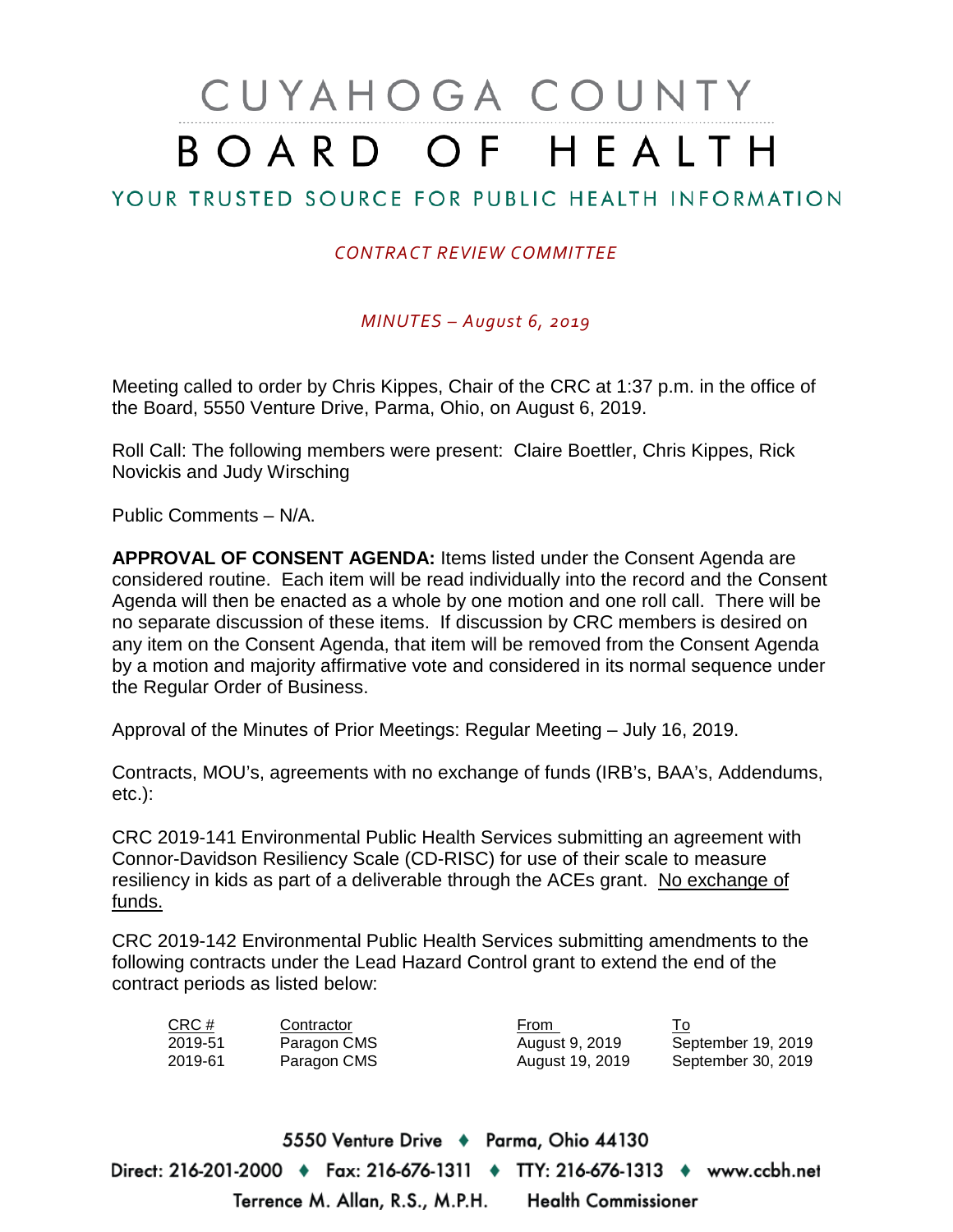| 2019-80 | Paragon CMS                                    | August 9, 2019 | September 19, 2019 |
|---------|------------------------------------------------|----------------|--------------------|
| 2019-82 | Paragon CMS                                    | July 23, 2019  | August 1, 2019     |
| 2019-98 | American Builders & Applicators August 9, 2019 |                | September 20, 2019 |

CRC 2019-143 Environmental Public Health Services submitting the following contract award authorization for lead remediation to be rescinded due to home owner requirement not being met:

| CRC #   | Contractor                  | Address                 | Award       |
|---------|-----------------------------|-------------------------|-------------|
| 2019-53 | <b>Green Home Solutions</b> | 24650 Hawthorne, Euclid | \$16,350.00 |

CRC 2019-144 Administration Services submitting a Vendor Registration Application for the Warrensville Heights Summer Festival-2019 to have a CCBH booth at the festival on August 17, 2019. No exchange of funds.

It was moved by Claire Boettler, seconded by Rick Novickis, that the consent agenda, including the minutes of the July 16, 2019 CRC meetings be approved.

The Secretary called the roll:

Ayes: Claire Boettler, Chris Kippes, Rick Novickis and Judy Wirsching

#### **CONTRACTS AND AWARDS:**

Tabled Items

Lead Program Bid Openings presented by: Stephanie McConoughey

It was moved by Rick Novickis, seconded by Claire Boettler that the following quote (CRC 2019-134) for 1112 Carlyon Rd., East Cleveland, Ohio 44112 be accepted as the lowest and best, and a contract be awarded to Green Home Solutions in the amount of \$15,100.00 (ref. enclosed).

The Secretary called the roll:

Ayes: Claire Boettler, Chris Kippes, Rick Novickis and Judy Wirsching

New Items For Review

Bid/Quote Openings ≥ \$25,000.00

None

Bid/Quote Openings < \$25,000.00

None

5550 Venture Drive + Parma, Ohio 44130

Direct: 216-201-2000 ♦ Fax: 216-676-1311 ♦ TTY: 216-676-1313 ♦ www.ccbh.net Terrence M. Allan, R.S., M.P.H. **Health Commissioner**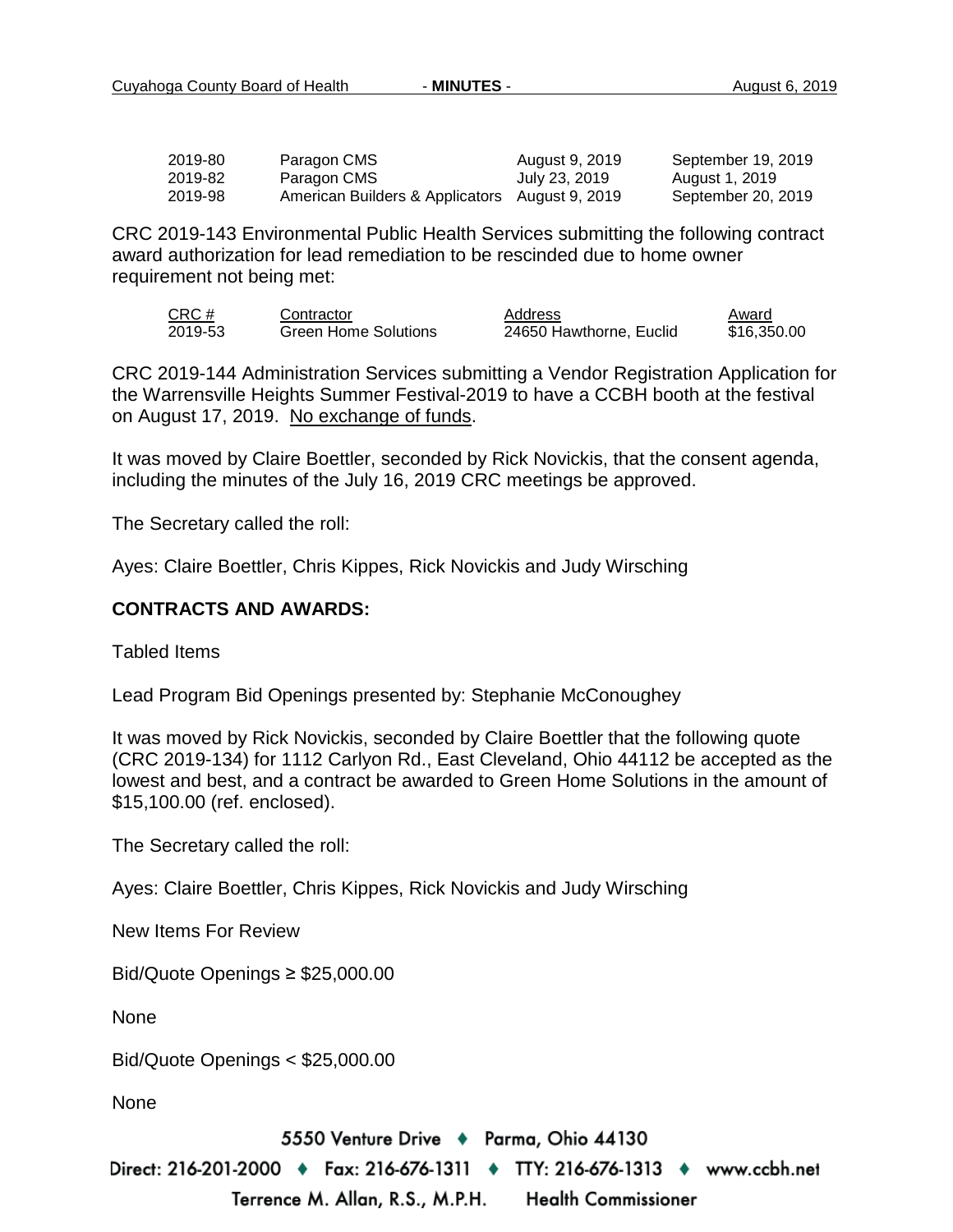Expenditures: Contracts up to \$25,000.00

It was moved by Chris Kippes, seconded by Claire Boettler that the contract (CRC 2019-145) with Radio One under the Teen Wellness Initiative (TWI) grant from August 1, 2019 through August 31, 2019 in the amount of \$5,000.00 be approved.

Presented by: Brandy Eaton

Purpose: To provide promotional and social media advertising for a community event for the TWI program.

Funding Source: 100% reimbursable through the FY2019 TWI grant.

The Secretary called the roll:

Ayes: Claire Boettler, Chris Kippes, Rick Novickis and Judy Wirsching

Revenue Generating Agreements up to \$25,000.00

None

Contract Rescissions

None

Other Business.

Public Comment – N/A.

Thereupon, it was moved by Judy Wirsching, seconded by Rick Novickis, that the following Motion be adopted:

BE IT RESOLVED that the meeting be adjourned at 1:50 p.m.

The Secretary called the roll:

Ayes: Claire Boettler, Chris Kippes, Rick Novickis and Judy Wirsching

Committee Chair **Clerk** Clerk

5550 Venture Drive + Parma, Ohio 44130 Direct: 216-201-2000 ♦ Fax: 216-676-1311 ♦ TTY: 216-676-1313 ♦ www.ccbh.net

\_\_\_\_\_\_\_\_\_\_\_\_\_\_\_\_\_\_\_\_\_\_ \_\_\_\_\_\_\_\_\_\_\_\_\_\_\_\_\_\_\_\_\_

Terrence M. Allan, R.S., M.P.H. **Health Commissioner**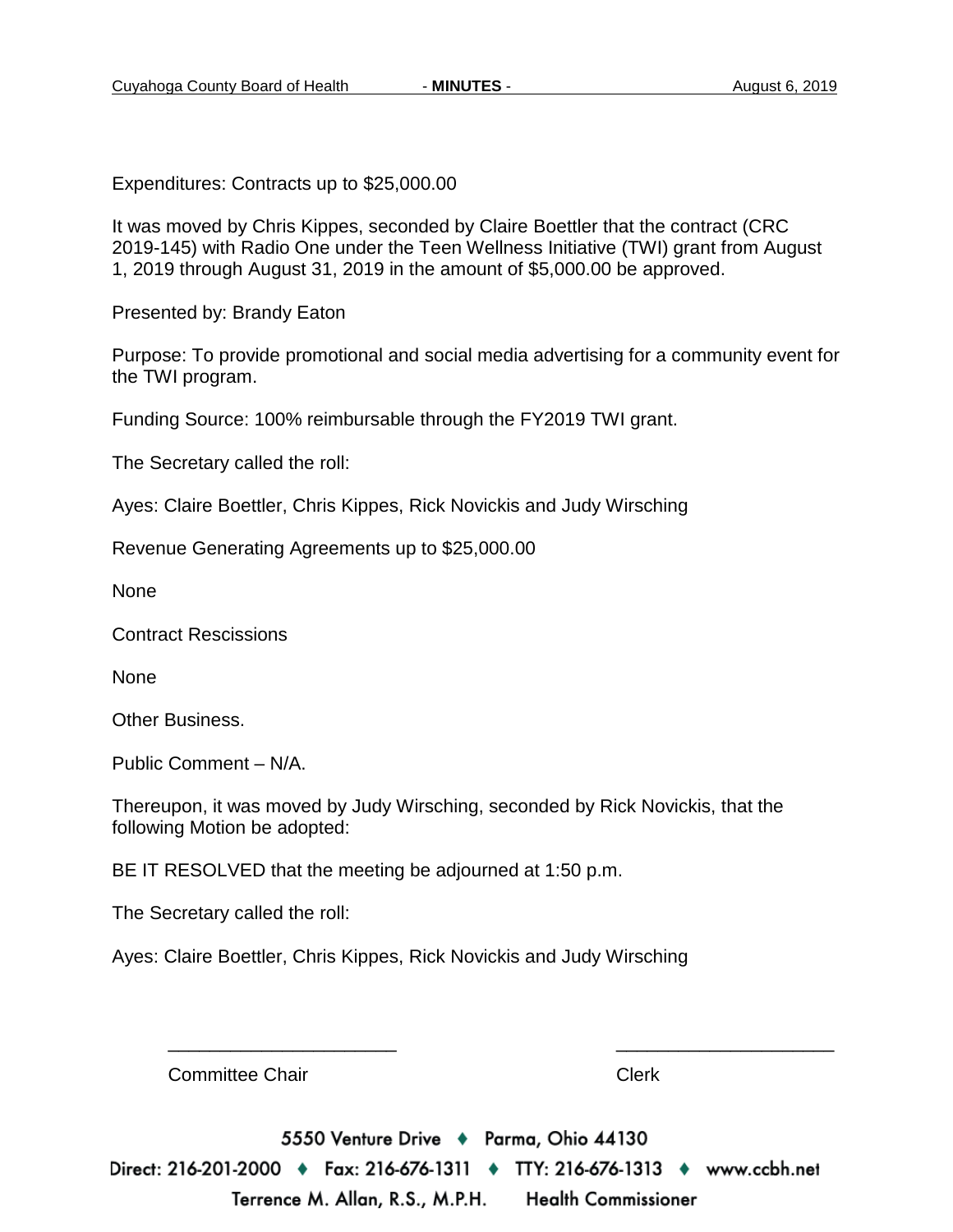# **CUYAHOGA COUNTY DISTRICT BOARD OF HEALTH**

## **QUOTE RESULTS**

#### **Project Address**

| Name:           | lan Ahern                                  |
|-----------------|--------------------------------------------|
| <b>Address:</b> | 1112 Carlyon Rd.                           |
|                 | City, State, Zip: East Cleveland, OH 44112 |
| <b>CRC No:</b>  | CRC 2019-134                               |

**The following quotes were received and opened:**

| <b>NAME OF CONTRACTOR</b>   | <b>QUOTE</b> | <b>LEAD</b> | HН      | <b>MATCH</b> |
|-----------------------------|--------------|-------------|---------|--------------|
| <b>CB Mullins</b>           | \$17,100     | \$13,000    | \$4,100 | \$3,000      |
| <b>Green Home Solutions</b> | \$15,100     | \$11,900    | \$3,200 | \$1,900      |
| Paragon                     | \$12,286     | \$9,209     | \$3,097 | \$500        |
|                             |              |             |         |              |
|                             |              |             |         |              |
|                             |              |             |         |              |
|                             |              |             |         |              |
|                             |              |             |         |              |

**ESTIMATE:** \$14,706.25 \$ 10,700.00 \$ 4,006.25

### **Recommended award:** Green Home Solutions

**Notes:** Recommending to the committee to award the project to Green Home Solutions due to the number of outstanding jobs that Paragon currently has (10); all of which are due in the month of September. This project is strictly an exterior house painting and should not wait until October when weather may be a factor in getting it completed. The Landlord is required to provide a minimum \$500 match and the city of East Cleveland has CDBG dollars available to cover the additional match requirement if the homeowner is unable.